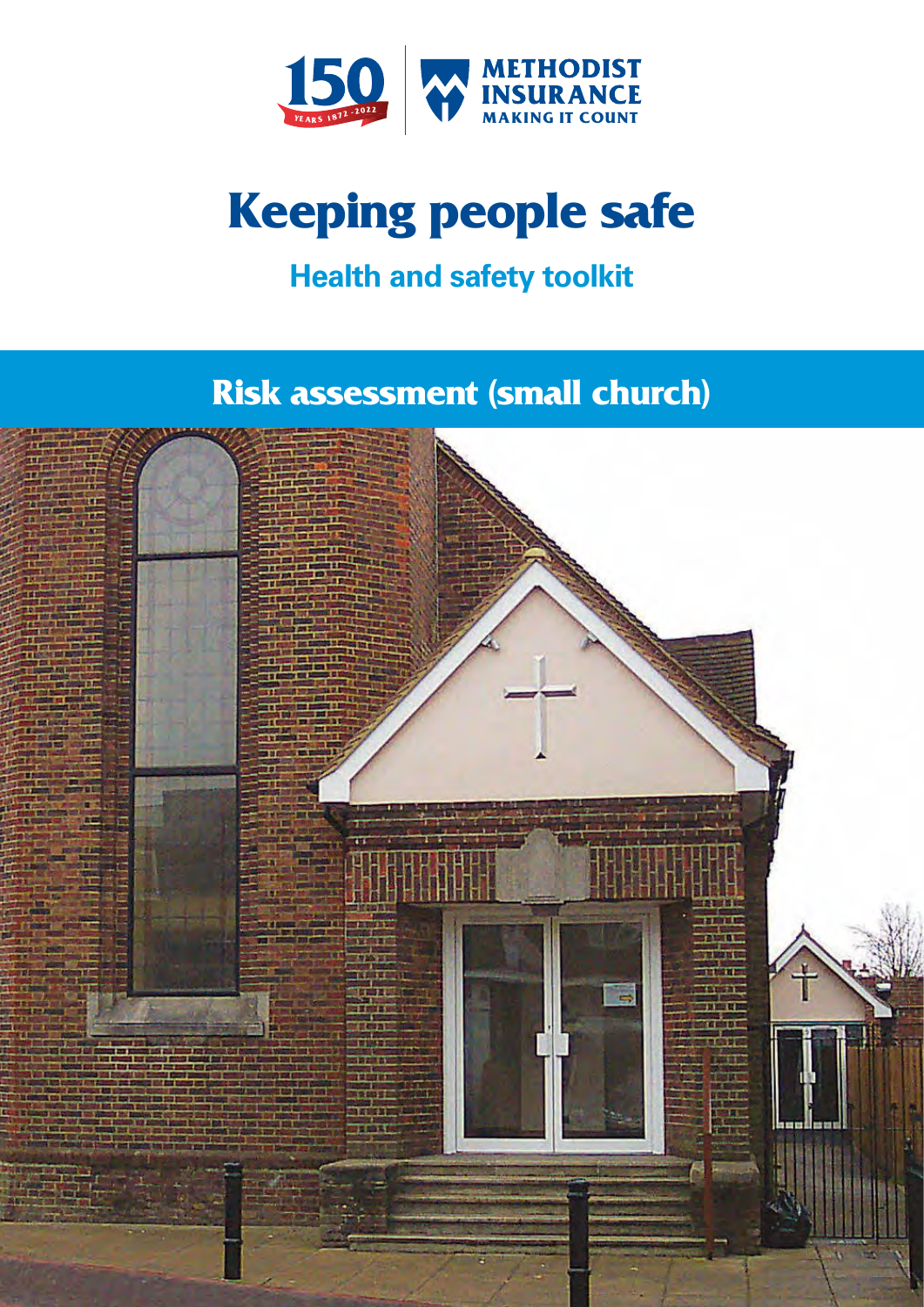# **What you are required to do**

If your church is an employer, you must complete health and safety risk assessments. This is to identify the steps you need to take to comply with relevant law. They must consider the risks to your employees while at work and others who may be affected by it (for example, volunteers, church members, other visitors, etc.). You may also need to complete more specific assessments under other health and safety regulations. One example of this is where your employees manually lift and carry loads.

If you employ five or more employees, they must be recorded detailing any significant findings and those who may be especially at risk.

It is worth remembering that even if you are not an employer but own or control premises, you may still have to complete risk assessments for certain hazards (for example, asbestos, fire, etc.). These will have to meet specific requirements and in some cases you may need specialist assistance with this.

### **About risk assessments**

Completing a risk assessment is not about creating huge amounts of paperwork. It is about identifying sensible precautions for your church.

The level of detail required should be proportionate to the risk. This means that for most small churches presenting few or simple hazards, the risk assessment can be based on informed judgement and reference to appropriate guidance. For some hazards (for example, asbestos) you may be required to implement specific precautions. Your assessment should help you identify where this is the case.

Generally, you can ignore insignificant risks or those associated with life in general. However, where the church activity adds to or significantly alters these, you will need to consider them. You are not expected to anticipate unforeseeable risks.

Finally, solely completing an assessment won't prevent accidents happening. It is important that you take the precautions you identify as being necessary.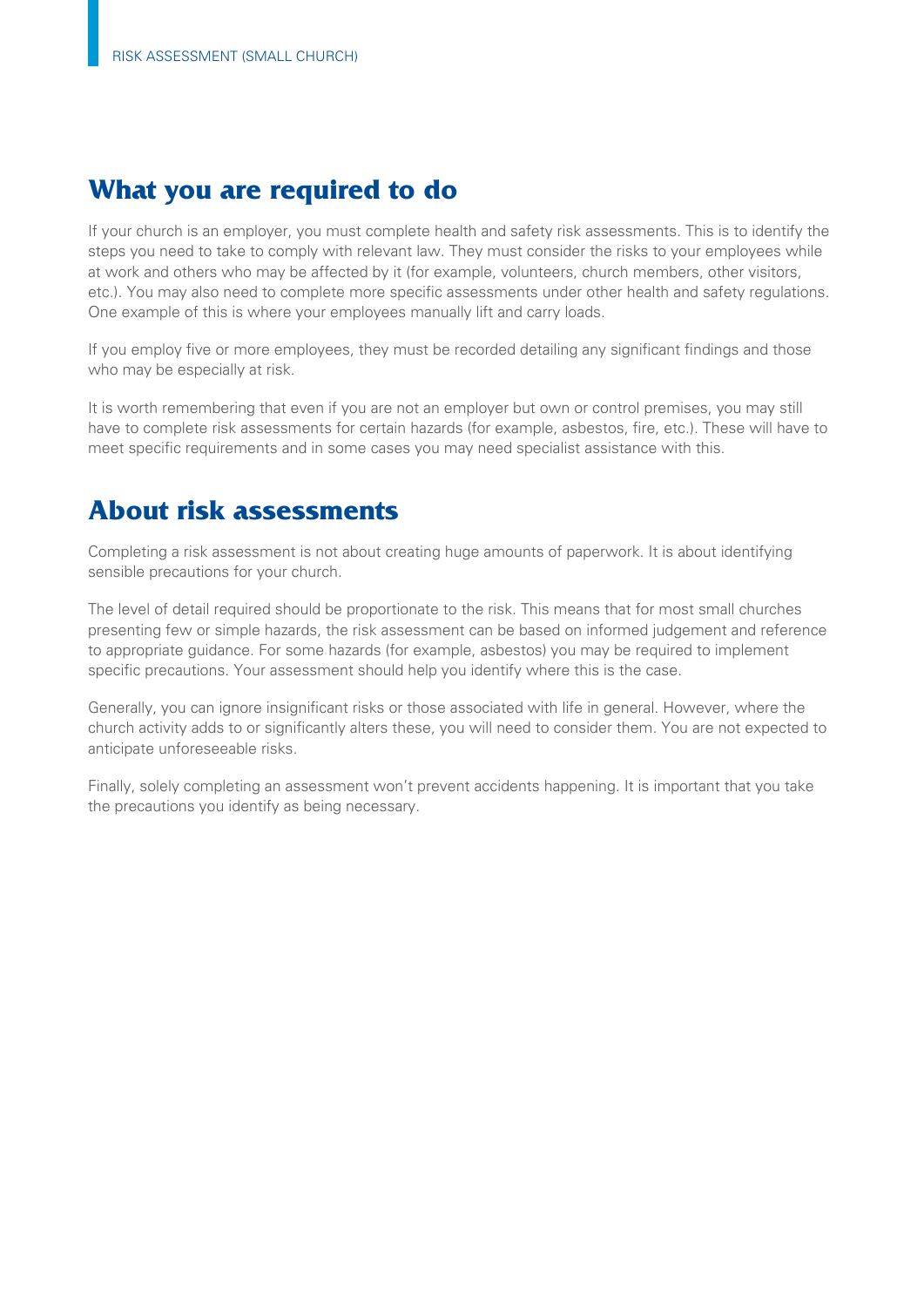# **How do we get started?**

Risk assessments sound complicated; the sort of thing only a trained person could undertake. This is not the case. In fact for most churches it can be quite straightforward to complete. Put simply, you need to think about what might cause harm to people. You then need to decide if you are taking reasonable precautions.

As with other tasks we are faced with in everyday life, this can seem daunting at first. It is often difficult to know where to start, how best to go about it, or decide when you have done enough. However, following these simple steps while using this template should guide you easily through the process.

# **Step 1: Identifying the hazards in your church**

These are the things that can harm people. Walk around the inside and outside of your church to identify them, deciding how likely it is that harm could occur. Remember to include those hazards that might arise from particular activities, concerts, festivals or other events.

Sometimes, it is much easier if you break this task down into bite-sized pieces, completing one piece at a time. Imagine you are about to decorate your house, you wouldn't think of attempting to do every room in one go. Normally, you would start in one room and gradually work your way through the house until the task is complete. The same is true of completing risk assessments. In some cases, it may be easier to consider separate areas of your church, one at a time. These could include:

- areas open to the public (for example, worship halls, meeting rooms and toilets, balconies)
- areas restricted to ministers and volunteers (for example, offices and kitchen, serveries etc.)
- areas only accessed by a small number of people with specific roles (for example, organ loft, boiler room etc.)
- areas sometimes accessed by the public
- outbuildings
- grounds and parking areas
- hall.

This approach might not be suitable for many smaller churches though. So in this template we just consider hazards inside and outside the church and in any church hall.

If you need something more in-depth, take a look at our risk assessment template for larger churches.

In this template, we have identified some typical hazards that might be present. If they are in your church, you can tick the box where indicated. Remember, this list is not exhaustive and there could be others you may need to consider.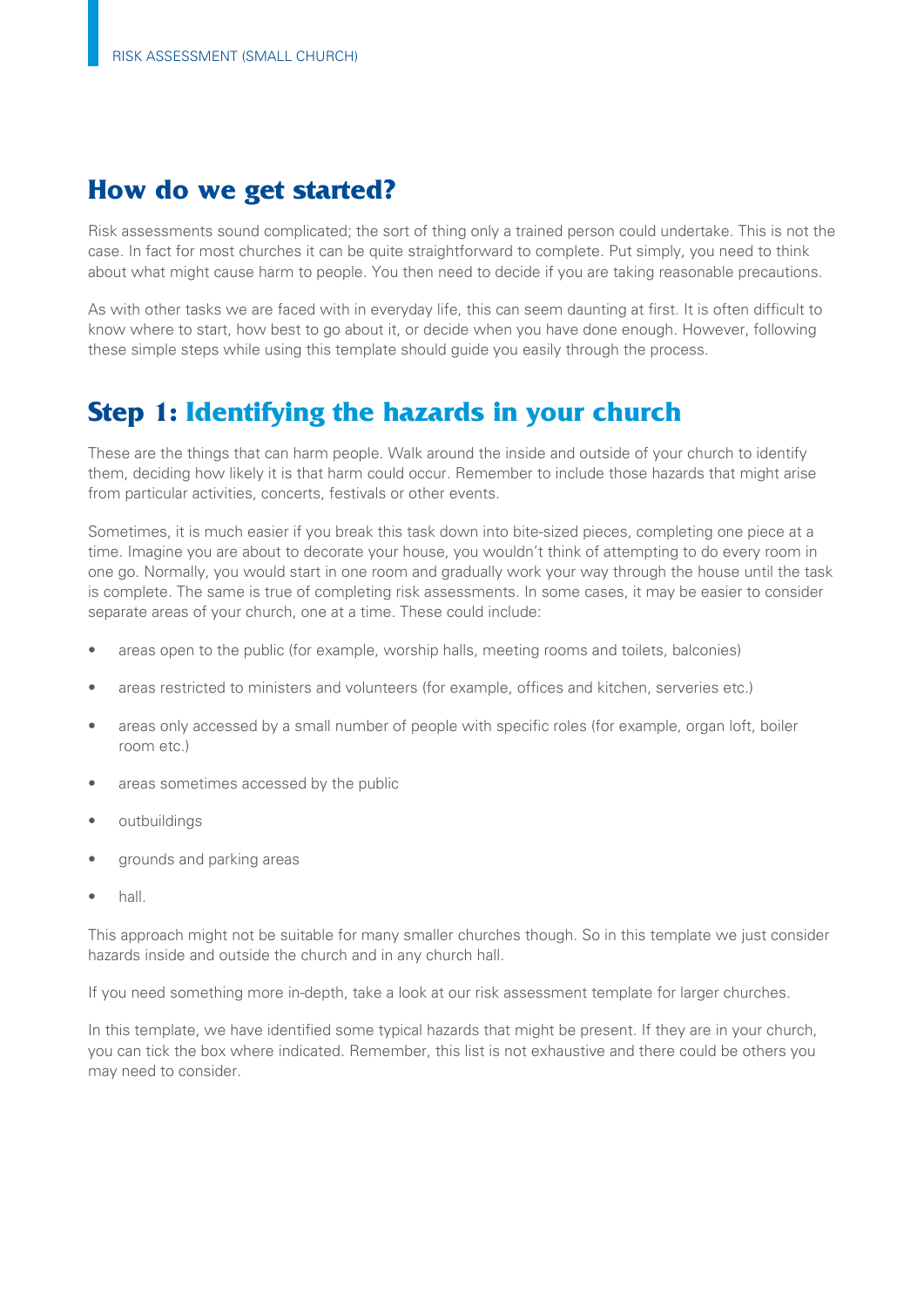# **Step 2: Deciding if your precautions are adequate**

Having identified the hazards, you should then consider the adequacy of the precautions you have in place. You should also decide if there is more that you need to do. You can then record your findings on the attached template.

For most churches, it will be sufficient to note the main points about the significant risks and what you concluded. Keep your comments simple, but bear in mind that you may want to show that you made a proper check. This would include showing that you dealt with all the obvious significant hazards, taking into account the number of people who could be harmed and that the precautions are reasonable.

Remember that removing the hazard is always the best form of prevention and many things can be put right straightaway.

Here are two examples:

- **1.** You see a mat or rug that could cause someone to trip up. The simplest thing to do is just remove it, making sure that it doesn't reappear.
- 2. You discover a large quantity of combustible material in a cupboard. Here, disposing of this safely and removing the need for their use in future will be very effective.

In a short space of time you have identified two hazards and eliminated them.

Sometimes, understanding what health and safety regulations apply to you and referring to guidance will help you decide if you are doing enough. This is particularly so where there is a significant risk of injury – for example, from working at height or using electrical equipment.

To make this easier, we have provided some simple information to help you understand what is required. This can be accessed through our website. You can refer to this to check the adequacy of existing precautions or identify if there is anything else you can do to keep people safe.

Once you have completed your risk assessments, you should implement the precautions you have identified.

### **Step 3: Document and review your assessments**

If you employ five or more people, you must record the significant findings of your assessments and any group of employees who may be especially at risk.

Completing this template will help you document what you have done to protect people that visit your church.

Remember that if you own or control premises, you may have to complete more specific risk assessments for certain hazards (for example, asbestos, fire, etc.). Our guidance will help you identify where this is necessary.

Any assessment you make must be reviewed (and amended if necessary) where you think it is no longer valid or there has been a significant change. Any review you complete should be recorded.

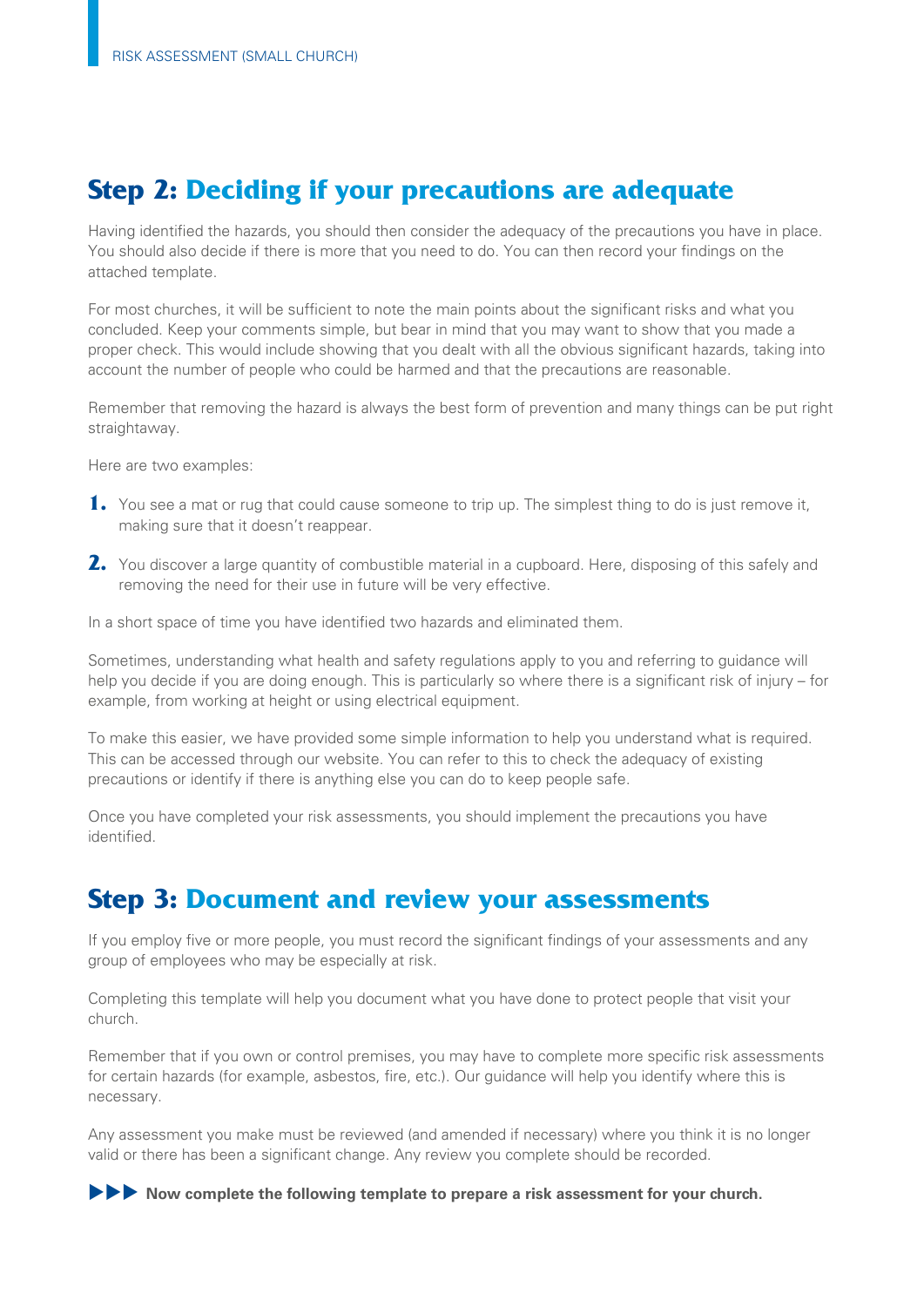# **Our Church Risk Assessment**

| <b>Name of church:</b> | Date(s) assessment carried out:     |
|------------------------|-------------------------------------|
|                        |                                     |
|                        |                                     |
| <b>Address:</b>        | Date review of assessment required: |
|                        |                                     |
|                        |                                     |
|                        | <b>Signed*:</b>                     |
|                        |                                     |
|                        |                                     |
|                        |                                     |
|                        |                                     |

### **How we carried out the risk assessment**

**1.** First of all we looked at information produced by Methodist Insurance to help us understand where hazards could occur in our church. This included their Health and Safety Made Simple Guide, the introduction to this template, and the guidance provided on their website at [www.methodistinsurance.com/](www.methodistinsurance.com) healthandsafety. We also looked at relevant information provided by the Health and Safety Executive at <www.hse.gov.uk>

**2.** We discussed if anyone could remember if there had ever been any accidents in the past.

**3.** We then discussed if any other users of the church or anyone who had done work for the church had reported any concerns regarding health and safety.

**4.** We then walked around the church, the grounds and any other buildings we are responsible for and noted anything that might cause harm. We considered how accidents might happen and how serious the outcome of those might be. We noted if there were any precautions in place or any additional ones we could take. If it was possible to eliminate the risk entirely we did this as soon as we could. This was based on what we had learned from the information we had reviewed above (note one).

**5.** We also considered any hazards presented by other activities, such as festivals, concerts or other events including fêtes etc. Where these were to be held, we agreed that we would review health and safety precautions before holding the event.

**6.** We recorded the findings of our assessment using this template.

**7.** We communicated the findings to all our employees and volunteers, including anyone new who joins us.

**8.** We have put the risk assessment into practice, making sure that each identified action is progressed and noting when each one is completed on this template.

**9.** We will review and update our risk assessments where we suspect they are no longer valid.

\*Designated member of the CC with responsibility for health and safety.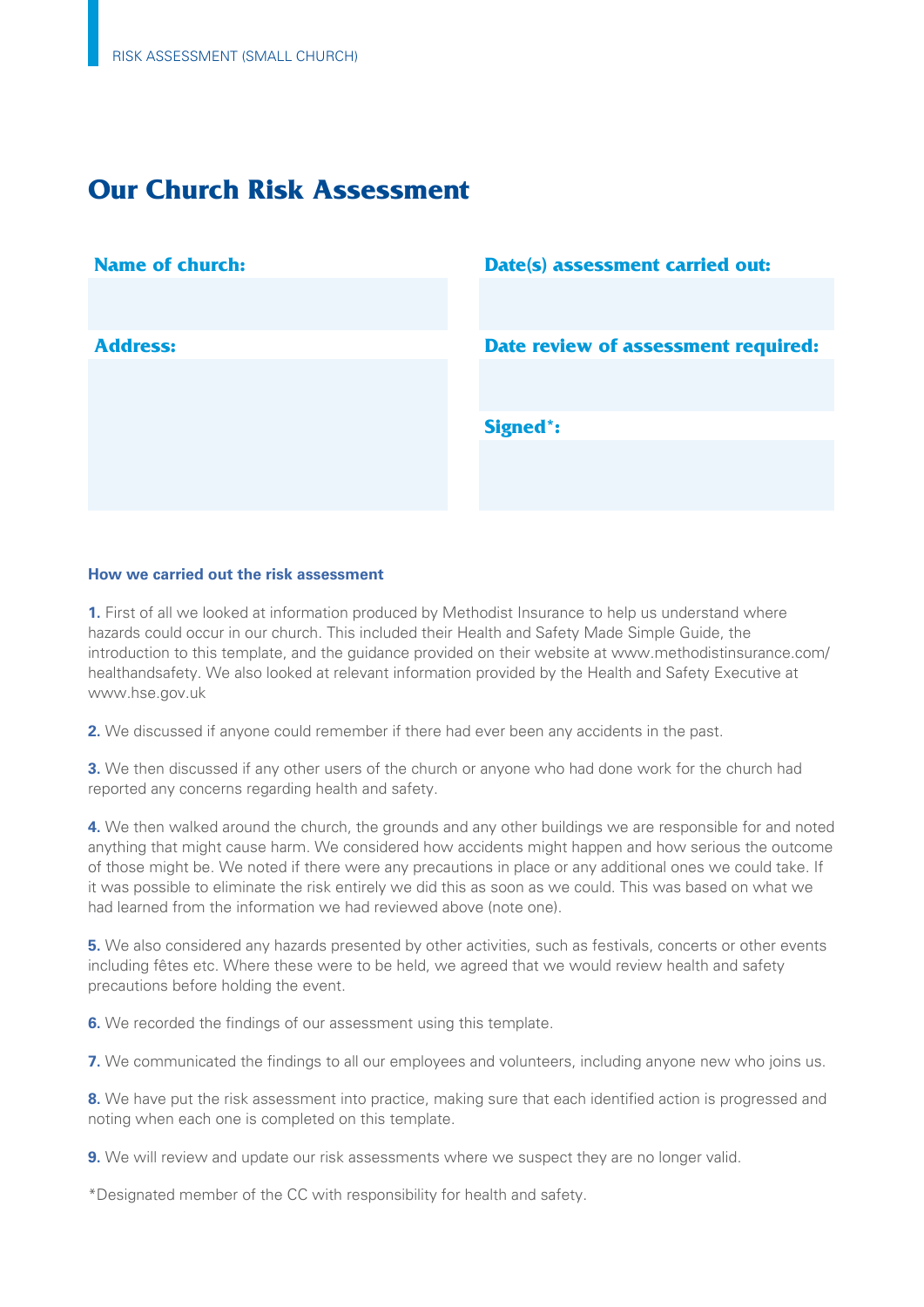**Area assessed:** Internal areas of the church normally areas of the church normally open to the public (for example aisles, **open to the public** (for example aisles, **1. porches, porches, worship area, meetings rooms,** halls and toilets, balconies etc.).

**Who might be harmed?:** Members of the church, employees, **volunteers, visitors, ministers, preachers, in fact anyone visiting the church.** 

| <b>What could cause</b><br>harm?                                                                         | <b>Tick here</b><br>if risk or<br>N/A | <b>Existing</b><br>precautions in<br>place | <b>Additional</b><br>precautions<br>required | <b>Who</b><br>needs<br>to<br>take<br>action? | <b>When</b><br>does this<br>need to be<br>completed<br>by? | <b>Tick when</b><br>completed | <b>Completion</b><br>date |
|----------------------------------------------------------------------------------------------------------|---------------------------------------|--------------------------------------------|----------------------------------------------|----------------------------------------------|------------------------------------------------------------|-------------------------------|---------------------------|
| <b>Trips:</b>                                                                                            |                                       |                                            |                                              |                                              |                                                            |                               |                           |
| • Worn or unfixed<br>carpet edges, rugs or<br>doormats                                                   |                                       |                                            |                                              |                                              |                                                            |                               |                           |
| • Trailing wires, cables<br>or leads                                                                     |                                       |                                            |                                              |                                              |                                                            |                               |                           |
| • Worn, damaged or<br>uneven steps or stairs                                                             | <b>Risk</b>                           |                                            |                                              |                                              |                                                            |                               |                           |
| • Poor lighting                                                                                          |                                       |                                            |                                              |                                              |                                                            |                               |                           |
| • Missing or defective<br>handrails                                                                      | N/A                                   |                                            |                                              |                                              |                                                            |                               |                           |
| • Variations in the level<br>of floors (for example,<br>ramps)                                           |                                       |                                            |                                              |                                              |                                                            |                               |                           |
| • Restricted access<br>including doorway<br>widths                                                       |                                       |                                            |                                              |                                              |                                                            |                               |                           |
| • Other.                                                                                                 |                                       |                                            |                                              |                                              |                                                            |                               |                           |
| <b>Slips:</b>                                                                                            |                                       |                                            |                                              |                                              |                                                            |                               |                           |
| • Smooth floor surfaces                                                                                  |                                       |                                            |                                              |                                              |                                                            |                               |                           |
| • Cleaning activity<br>making floors<br>slippery (for example,<br>wet mopping, use of<br>polishes, etc.) |                                       |                                            |                                              |                                              |                                                            |                               |                           |
| • Wet or contaminated<br>floors from poor                                                                | <b>Risk</b>                           |                                            |                                              |                                              |                                                            |                               |                           |
| maintenance (for<br>example, leaking roofs)                                                              | N/A                                   |                                            |                                              |                                              |                                                            |                               |                           |
| • Spillages of food or<br>drink (particularly in<br>kitchen areas)                                       |                                       |                                            |                                              |                                              |                                                            |                               |                           |
| • Walk-in contaminant<br>from adverse weather<br>(for example, mud,<br>rainwater, etc.)                  |                                       |                                            |                                              |                                              |                                                            |                               |                           |
| • Other.                                                                                                 |                                       |                                            |                                              |                                              |                                                            |                               |                           |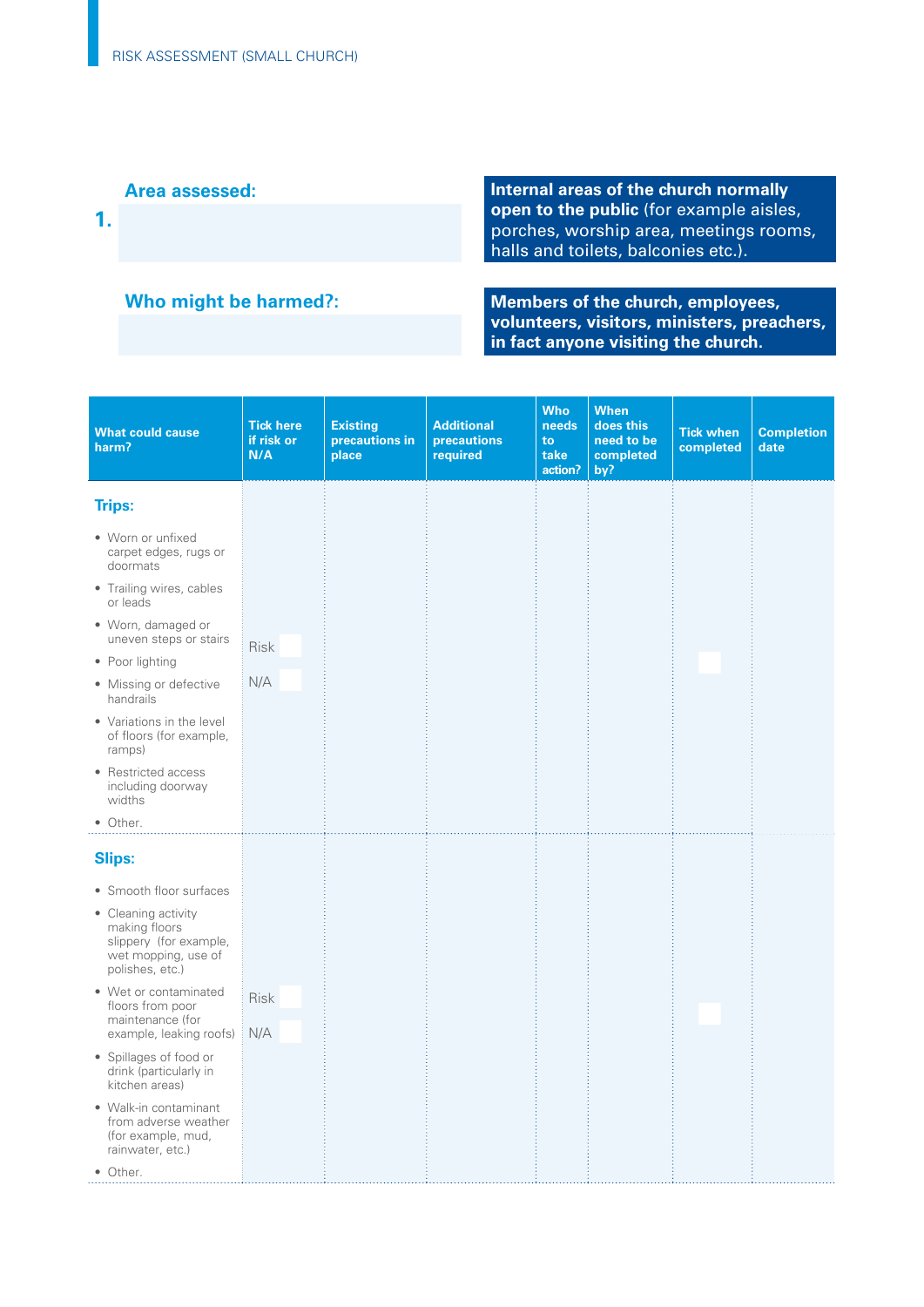| <b>What could cause</b><br>harm?                                  | <b>Tick here</b><br>if risk or<br>N/A | <b>Existing</b><br>precautions in<br>place | <b>Additional</b><br>precautions<br>required | <b>Who</b><br>needs<br>to<br>take<br>action? | When<br>does this<br>need to be<br>completed<br>by? | <b>Tick when</b><br>completed | <b>Completion</b><br>date |
|-------------------------------------------------------------------|---------------------------------------|--------------------------------------------|----------------------------------------------|----------------------------------------------|-----------------------------------------------------|-------------------------------|---------------------------|
| <b>Falls From Height:</b>                                         |                                       |                                            |                                              |                                              |                                                     |                               |                           |
| • When changing<br>lightbulbs                                     |                                       |                                            |                                              |                                              |                                                     |                               |                           |
| • When cleaning or<br>decorating                                  |                                       |                                            |                                              |                                              |                                                     |                               |                           |
| • When putting<br>decorations or<br>displays up                   | <b>Risk</b>                           |                                            |                                              |                                              |                                                     |                               |                           |
| • Inadequately guarded<br>balconies or other<br>areas at height   | N/A                                   |                                            |                                              |                                              |                                                     |                               |                           |
| • Fragile ceiling material<br>where work or access<br>is required |                                       |                                            |                                              |                                              |                                                     |                               |                           |
| · Damaged ladders,<br>stepladders or other<br>access equipment    |                                       |                                            |                                              |                                              |                                                     |                               |                           |
| • Other.                                                          |                                       |                                            |                                              |                                              |                                                     |                               |                           |
| Fire:                                                             |                                       |                                            |                                              |                                              |                                                     |                               |                           |
| • Accumulations of<br>combustible waste                           |                                       |                                            |                                              |                                              |                                                     |                               |                           |
| • Accumulations of<br>flammable materials                         | <b>Risk</b>                           |                                            |                                              |                                              |                                                     |                               |                           |
| • Blocked or obstructed<br>exit routes                            | N/A                                   |                                            |                                              |                                              |                                                     |                               |                           |
| • Locked escape doors                                             |                                       |                                            |                                              |                                              |                                                     |                               |                           |
| • Portable heaters                                                |                                       |                                            |                                              |                                              |                                                     |                               |                           |
| • Other.                                                          |                                       |                                            |                                              |                                              |                                                     |                               |                           |
| <b>Electricity:</b>                                               |                                       |                                            |                                              |                                              |                                                     |                               |                           |
| • Faulty or damaged<br>fixed wiring                               |                                       |                                            |                                              |                                              |                                                     |                               |                           |
| • Faulty, damaged or<br>unauthorised                              | Risk                                  |                                            |                                              |                                              |                                                     |                               |                           |
| portable electrical<br>equipment                                  | N/A                                   |                                            |                                              |                                              |                                                     |                               |                           |
| • Faulty or damaged<br>extension cables or<br>adaptors            |                                       |                                            |                                              |                                              |                                                     |                               |                           |
| • Other.                                                          |                                       |                                            |                                              |                                              |                                                     |                               |                           |
| Gas:                                                              |                                       |                                            |                                              |                                              |                                                     |                               |                           |
| • Defective or poorly                                             | Risk                                  |                                            |                                              |                                              |                                                     |                               |                           |
| maintained gas boilers<br>or pipework                             | N/A                                   |                                            |                                              |                                              |                                                     |                               |                           |
| • Other.                                                          |                                       |                                            |                                              |                                              |                                                     |                               |                           |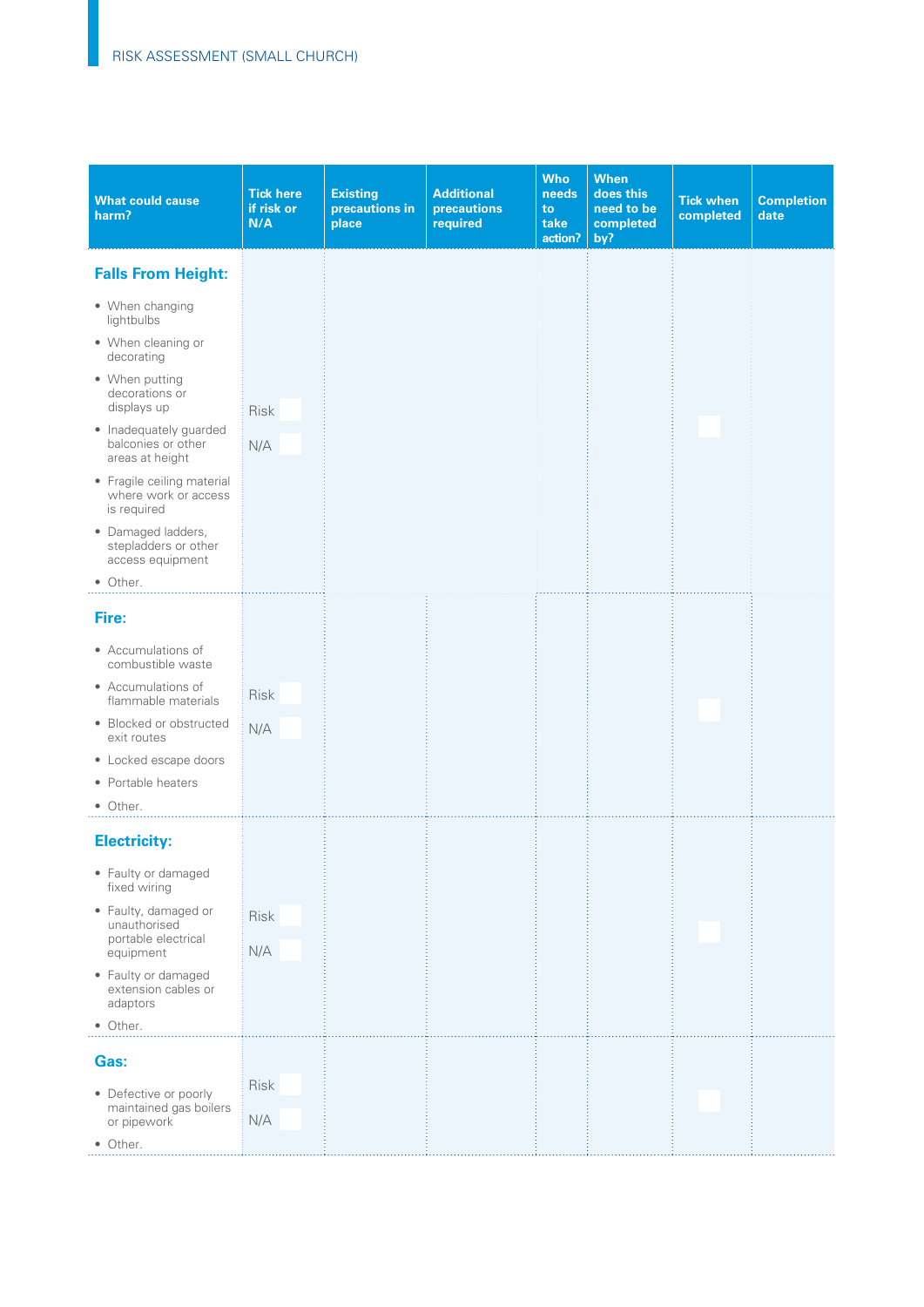| <b>What could cause</b><br>harm?                                                                                                                                                                                               | <b>Tick here</b><br>if risk or<br>N/A | <b>Existing</b><br>precautions in<br>place | <b>Additional</b><br>precautions<br>required | <b>Who</b><br>needs<br>to<br>take<br>action? | <b>When</b><br>does this<br>need to be<br>completed<br>by? | <b>Tick when</b><br>completed | <b>Completion</b><br>date |
|--------------------------------------------------------------------------------------------------------------------------------------------------------------------------------------------------------------------------------|---------------------------------------|--------------------------------------------|----------------------------------------------|----------------------------------------------|------------------------------------------------------------|-------------------------------|---------------------------|
| <b>Work Equipment:</b>                                                                                                                                                                                                         |                                       |                                            |                                              |                                              |                                                            |                               |                           |
| • Defective or poorly<br>maintained power<br>tools (for example,<br>vacuum cleaners, floor<br>polishers, etc.)<br>• Defective or poorly<br>maintained hand tools<br>(for example, garden<br>shears, hammers, etc.)<br>• Other. | Risk<br>N/A                           |                                            |                                              |                                              |                                                            |                               |                           |
| <b>Asbestos:</b><br>• In insulation, lagging or<br>fire protection<br>• In wall and roof linings<br>• In organ blowers<br>• In motor housings<br>• Other.                                                                      | <b>Risk</b><br>N/A                    |                                            |                                              |                                              |                                                            |                               |                           |
| <b>Glazing:</b>                                                                                                                                                                                                                |                                       |                                            |                                              |                                              |                                                            |                               |                           |
| • Non-safety glass in<br>doors, partitions or<br>floors<br>• Other.                                                                                                                                                            | <b>Risk</b><br>N/A                    |                                            |                                              |                                              |                                                            |                               |                           |
| <b>Hazardous</b>                                                                                                                                                                                                               |                                       |                                            |                                              |                                              |                                                            |                               |                           |
| <b>Substances:</b><br>• Cleaning products (for<br>example, polish, drain<br>cleaner, etc.)<br>• Other.                                                                                                                         | <b>Risk</b><br>N/A                    |                                            |                                              |                                              |                                                            |                               |                           |
| <b>Manual Handling</b><br>(lifting or carrying):                                                                                                                                                                               |                                       |                                            |                                              |                                              |                                                            |                               |                           |
| · Bulky or unwieldy<br>furniture                                                                                                                                                                                               | <b>Risk</b>                           |                                            |                                              |                                              |                                                            |                               |                           |
| • Heavy audio visual or<br>computer equipment                                                                                                                                                                                  | N/A                                   |                                            |                                              |                                              |                                                            |                               |                           |
| • General rubbish that<br>may include breakages<br>(for example, glass)                                                                                                                                                        |                                       |                                            |                                              |                                              |                                                            |                               |                           |
| • Other.                                                                                                                                                                                                                       |                                       |                                            |                                              |                                              |                                                            |                               |                           |
| Other:                                                                                                                                                                                                                         | <b>Risk</b><br>N/A                    |                                            |                                              |                                              |                                                            |                               |                           |
| Other:                                                                                                                                                                                                                         | <b>Risk</b>                           |                                            |                                              |                                              |                                                            |                               |                           |
|                                                                                                                                                                                                                                | N/A                                   |                                            |                                              |                                              |                                                            |                               |                           |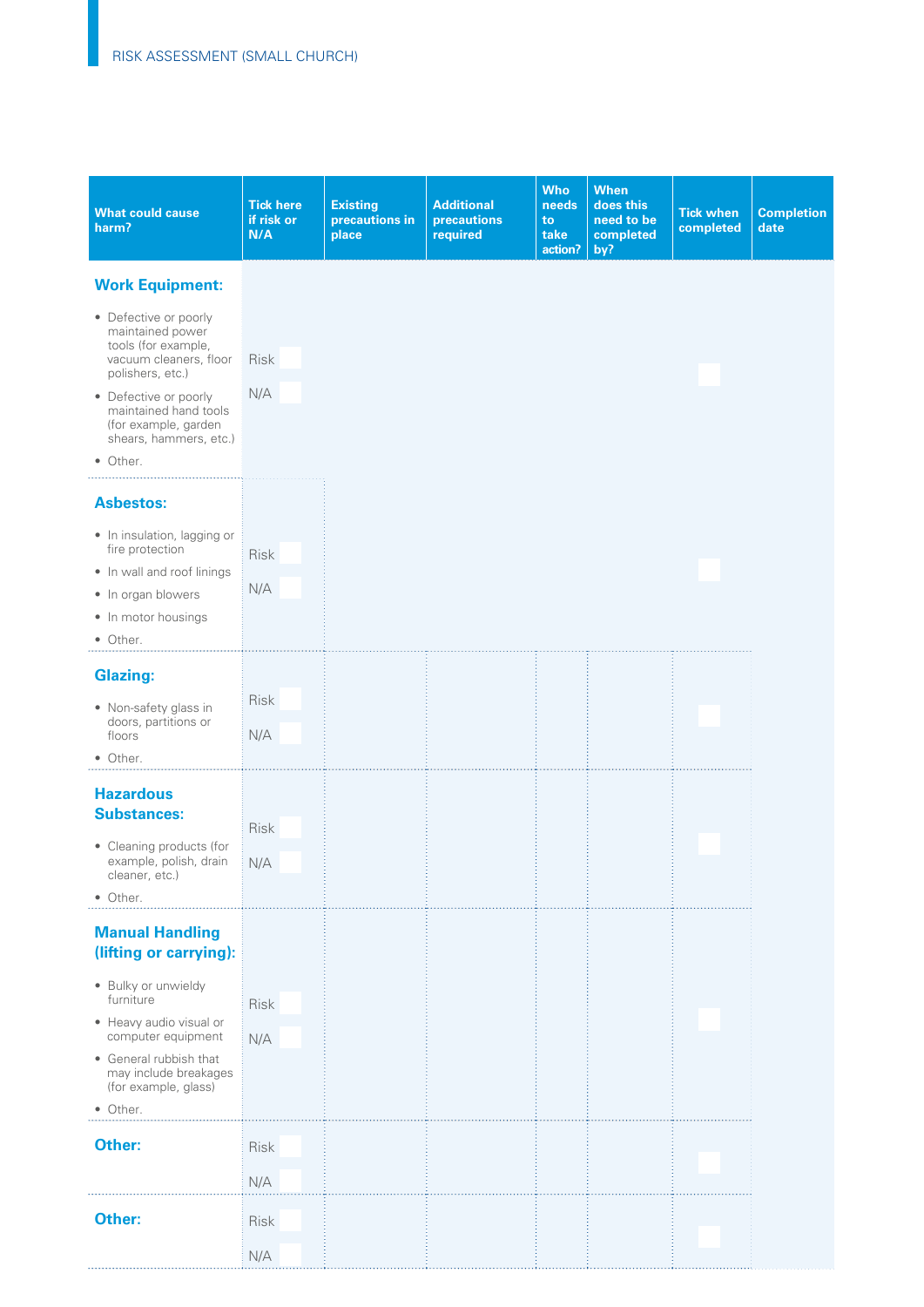### **Area assessed:**

**2.** 

### **Who might be harmed?:**

**Outside areas of our church** (for example, roofs and other high levels, outbuildings, grounds, car park, etc.).

**Church members, employees, volunteers, ministers, preachers, in fact anyone visiting the church.** 

| <b>What could cause</b><br>harm?                                                       | <b>Tick here</b><br>if risk or<br>N/A | <b>Existing</b><br>precautions in<br>place | <b>Additional</b><br>precautions<br>required | <b>Who</b><br>needs<br>to<br>take<br>action? | <b>When</b><br>does this<br>need to be<br>completed<br>by? | <b>Tick when</b><br>completed | <b>Completion</b><br>date |
|----------------------------------------------------------------------------------------|---------------------------------------|--------------------------------------------|----------------------------------------------|----------------------------------------------|------------------------------------------------------------|-------------------------------|---------------------------|
| <b>Trips:</b>                                                                          |                                       |                                            |                                              |                                              |                                                            |                               |                           |
| • Uneven footpaths                                                                     |                                       |                                            |                                              |                                              |                                                            |                               |                           |
| • Damaged paving<br>stones and slabs                                                   |                                       |                                            |                                              |                                              |                                                            |                               |                           |
| • Worn, damaged or<br>uneven steps                                                     | <b>Risk</b>                           |                                            |                                              |                                              |                                                            |                               |                           |
| • Protruding tree roots<br>and undergrowth                                             | N/A                                   |                                            |                                              |                                              |                                                            |                               |                           |
| • Poor lighting                                                                        |                                       |                                            |                                              |                                              |                                                            |                               |                           |
| • Missing or defective<br>handrails                                                    |                                       |                                            |                                              |                                              |                                                            |                               |                           |
| • Other.                                                                               |                                       |                                            |                                              |                                              |                                                            |                               |                           |
| <b>Slips:</b>                                                                          |                                       |                                            |                                              |                                              |                                                            |                               |                           |
| • Poor drainage of<br>footpaths                                                        |                                       |                                            |                                              |                                              |                                                            |                               |                           |
| • Growth of algae or<br>moss                                                           |                                       |                                            |                                              |                                              |                                                            |                               |                           |
| • Accumulations of                                                                     |                                       |                                            |                                              |                                              |                                                            |                               |                           |
| wet leaves or loose<br>materials                                                       | <b>Risk</b>                           |                                            |                                              |                                              |                                                            |                               |                           |
| • Inadequate precautions<br>for adverse weather                                        | N/A                                   |                                            |                                              |                                              |                                                            |                               |                           |
| (for example snow,<br>ice, etc.)                                                       |                                       |                                            |                                              |                                              |                                                            |                               |                           |
| • Walk-in contaminant<br>from adverse weather<br>(for example mud,<br>rainwater, etc.) |                                       |                                            |                                              |                                              |                                                            |                               |                           |
| • Other.                                                                               |                                       |                                            |                                              |                                              |                                                            |                               |                           |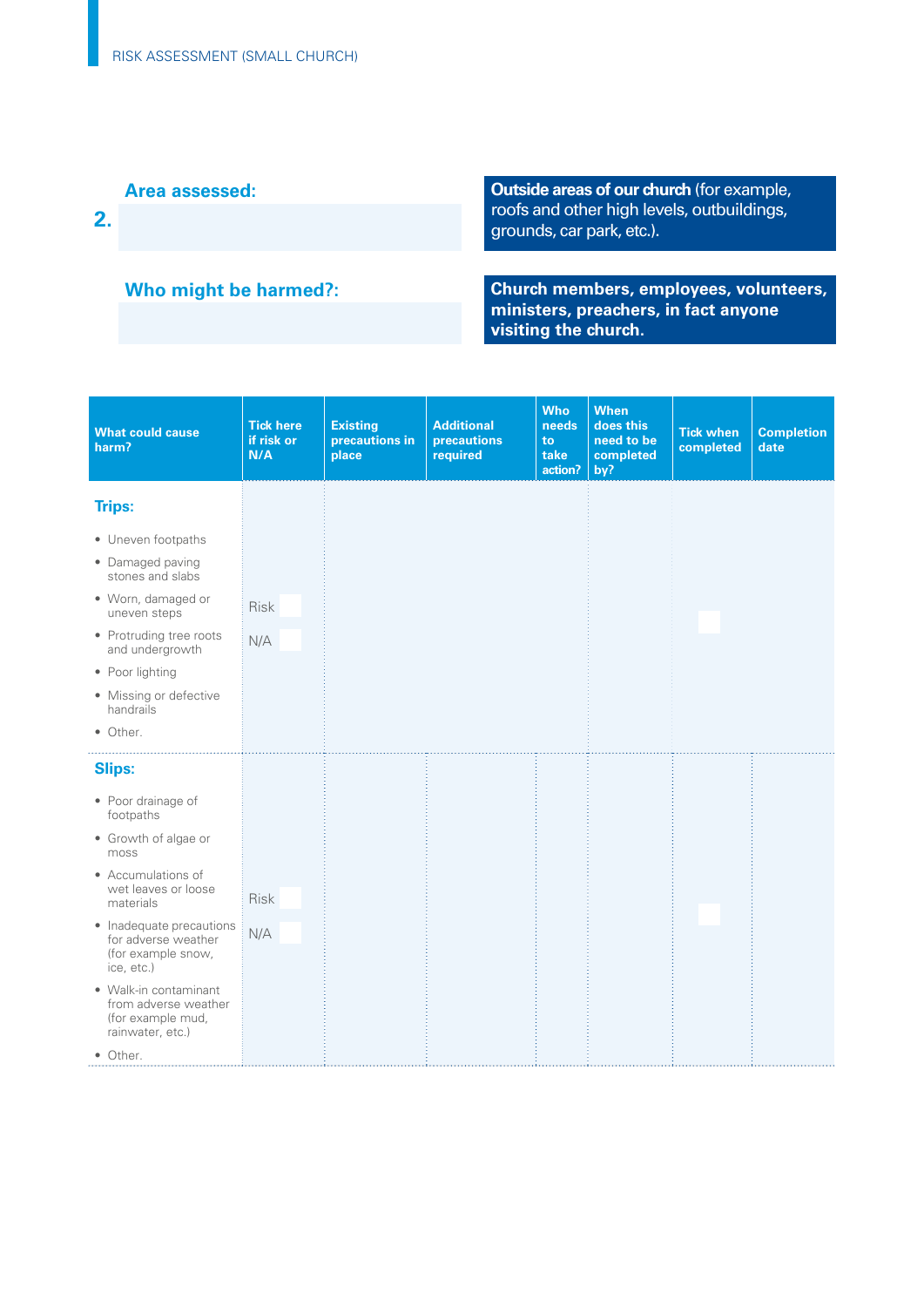| <b>What could cause</b><br>harm?                                                     | <b>Tick here</b><br>if risk or<br>N/A | <b>Existing</b><br>precautions in<br>place | <b>Additional</b><br>precautions<br>required | <b>Who</b><br>needs<br>to<br>take<br>action? | <b>When</b><br>does this<br>need to be<br>completed<br>by? | <b>Tick when</b><br>completed | <b>Completion</b><br>date |
|--------------------------------------------------------------------------------------|---------------------------------------|--------------------------------------------|----------------------------------------------|----------------------------------------------|------------------------------------------------------------|-------------------------------|---------------------------|
| <b>Falls From Height:</b>                                                            |                                       |                                            |                                              |                                              |                                                            |                               |                           |
| • Access requiring<br>the use of ladders,<br>hatches, sloping roofs,<br>etc.         |                                       |                                            |                                              |                                              |                                                            |                               |                           |
| • Restricted access<br>widths around spires                                          |                                       |                                            |                                              |                                              |                                                            |                               |                           |
| • Inadequately guarded<br>balconies or other<br>areas at height                      | <b>Risk</b>                           |                                            |                                              |                                              |                                                            |                               |                           |
| • Unprotected roof lights<br>or other fragile roofing<br>material                    | N/A                                   |                                            |                                              |                                              |                                                            |                               |                           |
| · Damaged ladders,<br>stepladders or other<br>access equipment                       |                                       |                                            |                                              |                                              |                                                            |                               |                           |
| • Inadequate temporary<br>edge protection (such<br>as guard rails and toe<br>boards) |                                       |                                            |                                              |                                              |                                                            |                               |                           |
| • Other.                                                                             |                                       |                                            |                                              |                                              |                                                            |                               |                           |
| <b>Trees:</b>                                                                        |                                       |                                            |                                              |                                              |                                                            |                               |                           |
| • Damaged or displaced<br>trees                                                      | Risk                                  |                                            |                                              |                                              |                                                            |                               |                           |
| • Protruding tree roots                                                              | N/A                                   |                                            |                                              |                                              |                                                            |                               |                           |
| • Diseased trees                                                                     |                                       |                                            |                                              |                                              |                                                            |                               |                           |
| • Other.                                                                             |                                       |                                            |                                              |                                              |                                                            |                               |                           |
| <b>Car Park:</b>                                                                     |                                       |                                            |                                              |                                              |                                                            |                               |                           |
| • Entrance and exits not<br>clearly marked                                           | Risk                                  |                                            |                                              |                                              |                                                            |                               |                           |
| • Poor lighting                                                                      | N/A                                   |                                            |                                              |                                              |                                                            |                               |                           |
| • Potholes                                                                           |                                       |                                            |                                              |                                              |                                                            |                               |                           |
| • Other.                                                                             |                                       |                                            |                                              |                                              |                                                            |                               |                           |
| <b>Electricity:</b>                                                                  |                                       |                                            |                                              |                                              |                                                            |                               |                           |
| • Faulty or damaged<br>fixed wiring                                                  |                                       |                                            |                                              |                                              |                                                            |                               |                           |
| • Faulty, damaged or<br>unauthorised portable                                        | Risk                                  |                                            |                                              |                                              |                                                            |                               |                           |
| electrical equipment                                                                 | N/A                                   |                                            |                                              |                                              |                                                            |                               |                           |
| • Faulty or damaged<br>extension cables or<br>adaptors                               |                                       |                                            |                                              |                                              |                                                            |                               |                           |
| • Other.                                                                             |                                       |                                            |                                              |                                              |                                                            |                               |                           |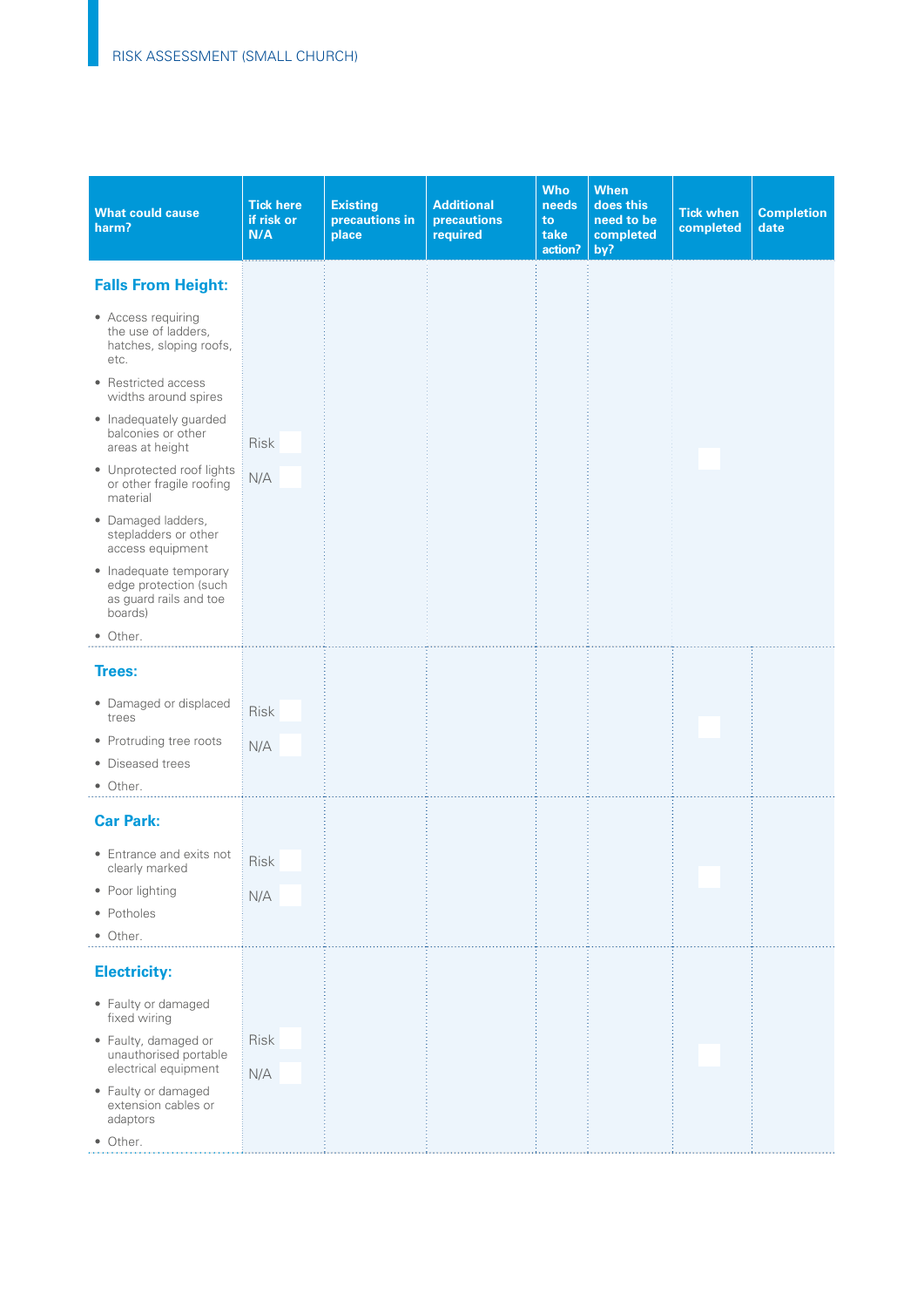| <b>What could cause</b><br>harm?                                                                                                                                                                                                              | <b>Tick here</b><br>if risk or<br>N/A          | <b>Existing</b><br>precautions in<br>place | <b>Additional</b><br>precautions<br>required | <b>Who</b><br>needs<br>to<br>take<br>action? | <b>When</b><br>does this<br>need to be<br>completed<br>by? | <b>Tick when</b><br>completed | <b>Completion</b><br>date |
|-----------------------------------------------------------------------------------------------------------------------------------------------------------------------------------------------------------------------------------------------|------------------------------------------------|--------------------------------------------|----------------------------------------------|----------------------------------------------|------------------------------------------------------------|-------------------------------|---------------------------|
| Gas:<br>• Liquefied petroleum<br>gas (LPG) bottles<br>incorrectly sited<br>· Pipework damaged<br>• Other.                                                                                                                                     | <b>Risk</b><br>N/A                             |                                            |                                              |                                              |                                                            |                               |                           |
| <b>Work Equipment:</b><br>• Defective or poorly<br>maintained power<br>tools (for example,<br>lawnmowers,<br>strimmers, etc.)<br>• Defective or poorly<br>maintained hand tools<br>(for example, garden<br>shears, hammers, etc.)<br>• Other. | Risk<br>N/A                                    |                                            |                                              |                                              |                                                            |                               |                           |
| <b>Hazardous</b><br><b>Substances:</b><br>• Maintenance products<br>(for example, petrol,<br>liquefied petroleum<br>gas, etc.)<br>• Horticultural products<br>(for example,<br>pesticides, weedkillers,<br>fertilisers, etc.)<br>• Other.     | <b>Risk</b><br>N/A                             |                                            |                                              |                                              |                                                            |                               |                           |
| Other:<br>Other:                                                                                                                                                                                                                              | Risk<br>N/A<br>Risk<br>$\mathsf{N}/\mathsf{A}$ |                                            |                                              |                                              |                                                            |                               |                           |
| Other:                                                                                                                                                                                                                                        | Risk<br>N/A                                    |                                            |                                              |                                              |                                                            |                               |                           |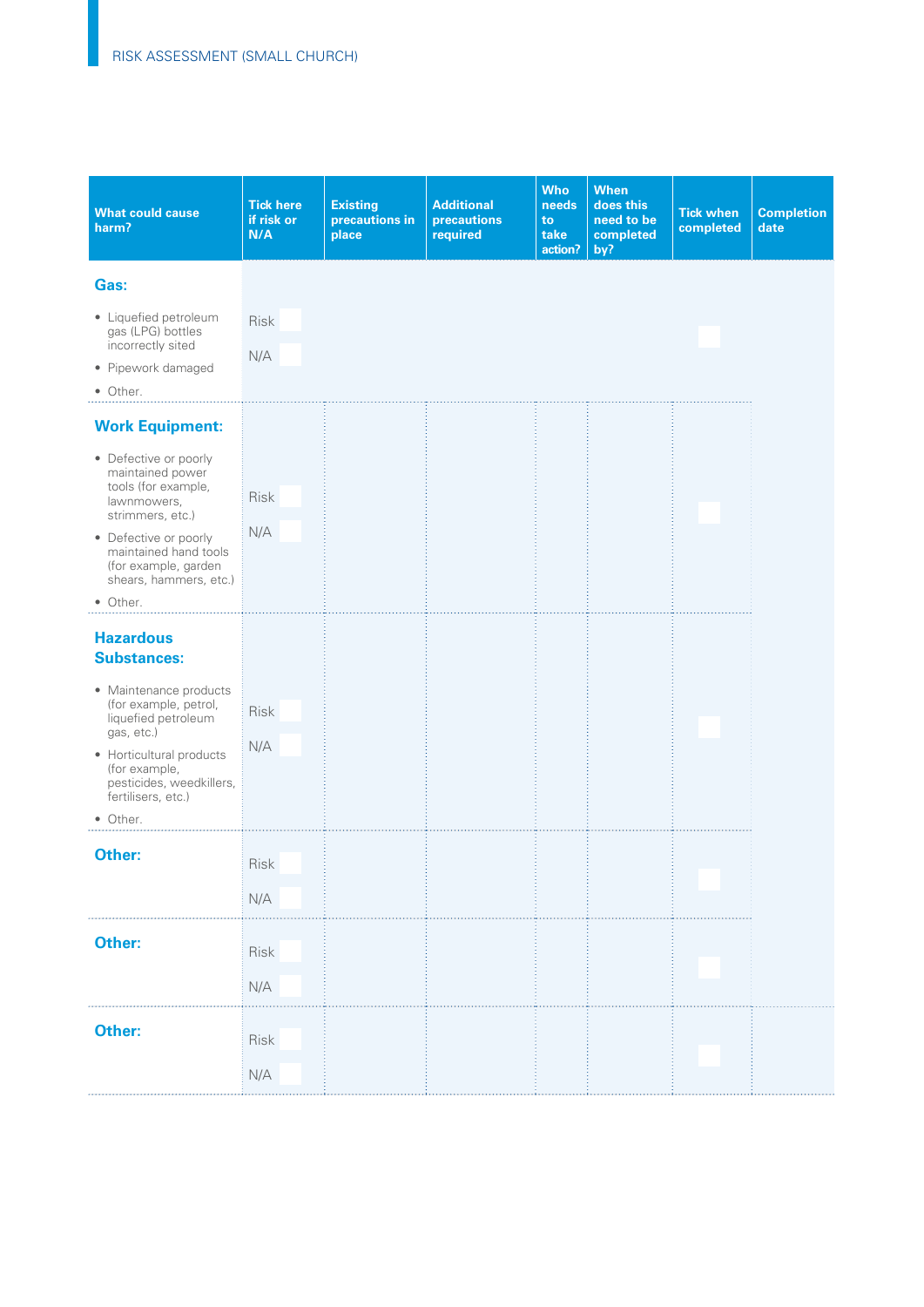### **Area assessed:**

**3.** 

### **Who might be harmed?:**

### **Church hall**

**Members of the congregation, volunteers, employees, visitors, Ministers, in fact anyone visiting the church hall.** 

This will include groups who rent or use the hall for their own activities such as mother and toddler groups, cubs and brownies, keep fit classes, etc.

| <b>What could cause</b><br>harm?                                                                         | <b>Tick here</b><br>if risk or<br>N/A | <b>Existing</b><br>precautions in<br>place | <b>Additional</b><br>precautions<br>required | <b>Who</b><br>needs<br>to<br>take<br>action? | <b>When</b><br>does this<br>need to be<br>completed<br>by? | <b>Tick when</b><br>completed | <b>Completion</b><br>date |
|----------------------------------------------------------------------------------------------------------|---------------------------------------|--------------------------------------------|----------------------------------------------|----------------------------------------------|------------------------------------------------------------|-------------------------------|---------------------------|
| <b>Trips:</b>                                                                                            |                                       |                                            |                                              |                                              |                                                            |                               |                           |
| • Worn or unfixed<br>carpet edges, rugs and<br>doormats                                                  |                                       |                                            |                                              |                                              |                                                            |                               |                           |
| • Trailing wires, cables<br>or leads                                                                     |                                       |                                            |                                              |                                              |                                                            |                               |                           |
| · Worn, damaged or<br>uneven steps or stairs                                                             | <b>Risk</b>                           |                                            |                                              |                                              |                                                            |                               |                           |
| • Poor lighting                                                                                          | N/A                                   |                                            |                                              |                                              |                                                            |                               |                           |
| • Missing or defective<br>handrails                                                                      |                                       |                                            |                                              |                                              |                                                            |                               |                           |
| • Variations in the level<br>of floors (for example,<br>ramps)                                           |                                       |                                            |                                              |                                              |                                                            |                               |                           |
| • Other.                                                                                                 |                                       |                                            |                                              |                                              |                                                            |                               |                           |
| <b>Slips:</b>                                                                                            |                                       |                                            |                                              |                                              |                                                            |                               |                           |
| • On smooth floor<br>surfaces                                                                            |                                       |                                            |                                              |                                              |                                                            |                               |                           |
| • Cleaning activity<br>making floors slippery<br>(for example, wet<br>mopping, use of<br>polishes, etc.) |                                       |                                            |                                              |                                              |                                                            |                               |                           |
| • Wet or contaminated<br>floors from poor                                                                | <b>Risk</b>                           |                                            |                                              |                                              |                                                            |                               |                           |
| maintenance (for<br>example, leaking roofs)                                                              | N/A                                   |                                            |                                              |                                              |                                                            |                               |                           |
| • Spillages of food or<br>drink (particularly in<br>kitchen areas)                                       |                                       |                                            |                                              |                                              |                                                            |                               |                           |
| • Walk-in contaminant<br>from adverse weather<br>(for example, mud,<br>rainwater, etc.)                  |                                       |                                            |                                              |                                              |                                                            |                               |                           |
| • Other.                                                                                                 |                                       |                                            |                                              |                                              |                                                            |                               |                           |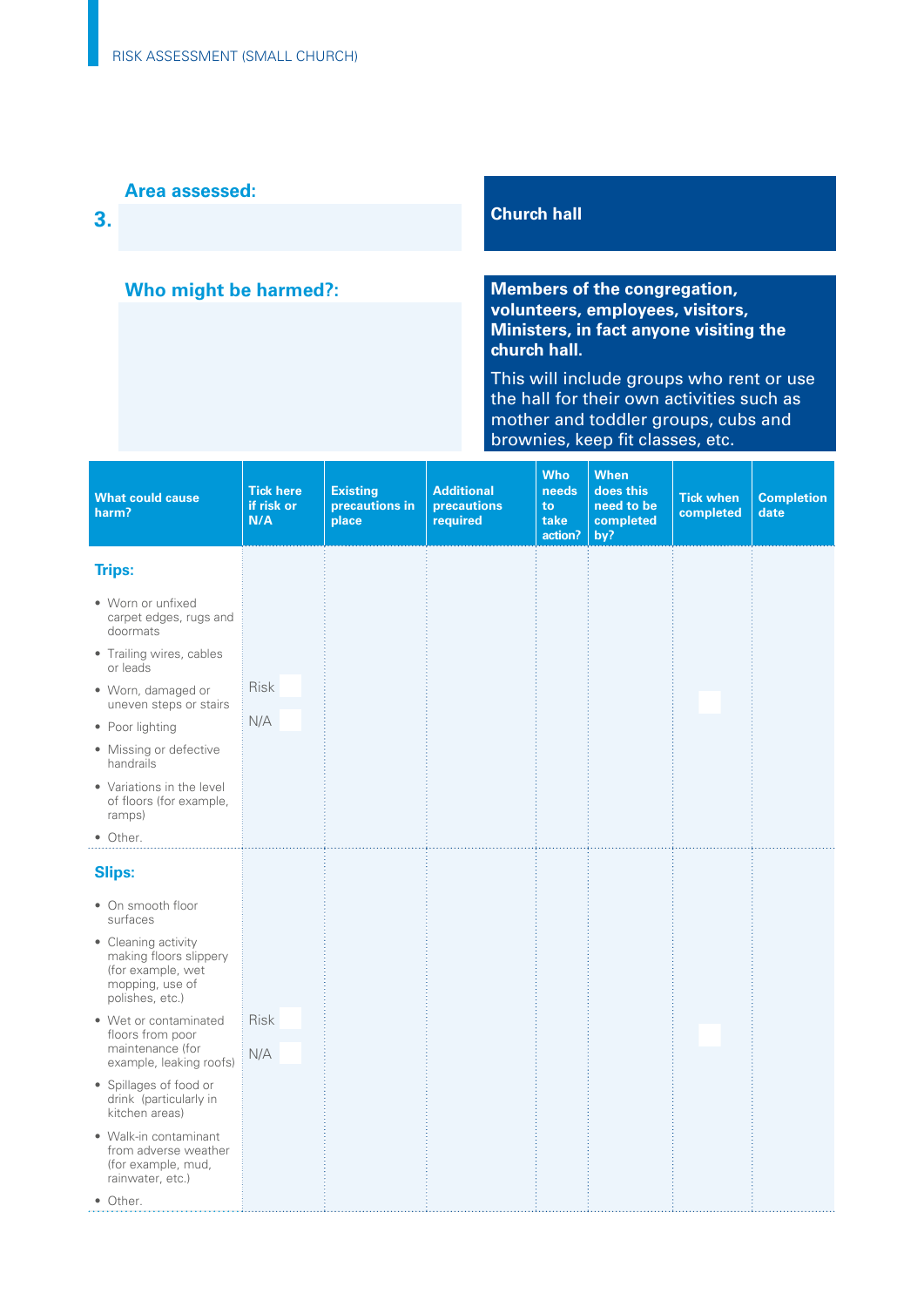| <b>What could cause</b><br>harm?                                  | <b>Tick here</b><br>if risk or<br>N/A | <b>Existing</b><br>precautions in<br>place | <b>Additional</b><br>precautions<br>required | <b>Who</b><br>needs<br>to<br>take<br>action? | <b>When</b><br>does this<br>need to be<br>completed<br>by? | <b>Tick when</b><br>completed | <b>Completion</b><br>date |
|-------------------------------------------------------------------|---------------------------------------|--------------------------------------------|----------------------------------------------|----------------------------------------------|------------------------------------------------------------|-------------------------------|---------------------------|
| <b>Falls from Height:</b>                                         |                                       |                                            |                                              |                                              |                                                            |                               |                           |
| • When changing<br>lightbulbs                                     |                                       |                                            |                                              |                                              |                                                            |                               |                           |
| • When cleaning or<br>decorating                                  |                                       |                                            |                                              |                                              |                                                            |                               |                           |
| • When putting<br>decorations or displays<br>up                   | <b>Risk</b>                           |                                            |                                              |                                              |                                                            |                               |                           |
| • From balconies and<br>areas at height                           | N/A                                   |                                            |                                              |                                              |                                                            |                               |                           |
| • Fragile ceiling material<br>where work or access<br>is required |                                       |                                            |                                              |                                              |                                                            |                               |                           |
| · Damaged ladders,<br>stepladders and other<br>access equipment   |                                       |                                            |                                              |                                              |                                                            |                               |                           |
| • Other.                                                          |                                       |                                            |                                              |                                              |                                                            |                               |                           |
| Fire:                                                             |                                       |                                            |                                              |                                              |                                                            |                               |                           |
| • Accumulations of<br>combustible waste                           |                                       |                                            |                                              |                                              |                                                            |                               |                           |
| • Accumulations of<br>flammable materials                         | Risk                                  |                                            |                                              |                                              |                                                            |                               |                           |
| • Blocked or obstructed<br>exit routes                            | N/A                                   |                                            |                                              |                                              |                                                            |                               |                           |
| • Locked escape doors                                             |                                       |                                            |                                              |                                              |                                                            |                               |                           |
| • Portable heaters<br>• Other.                                    |                                       |                                            |                                              |                                              |                                                            |                               |                           |
|                                                                   |                                       |                                            |                                              |                                              |                                                            |                               |                           |
| <b>Electricity:</b>                                               |                                       |                                            |                                              |                                              |                                                            |                               |                           |
| • Faulty or damaged<br>fixed wiring                               |                                       |                                            |                                              |                                              |                                                            |                               |                           |
| • Faulty, damaged or<br>unauthorised portable                     | Risk                                  |                                            |                                              |                                              |                                                            |                               |                           |
| electrical equipment<br>• Faulty or damaged                       | N/A                                   |                                            |                                              |                                              |                                                            |                               |                           |
| extension cables or<br>adaptors                                   |                                       |                                            |                                              |                                              |                                                            |                               |                           |
| • Other.                                                          |                                       |                                            |                                              |                                              |                                                            |                               |                           |
| Gas:                                                              |                                       |                                            |                                              |                                              |                                                            |                               |                           |
| • Defective or poorly<br>maintained gas boilers                   | Risk                                  |                                            |                                              |                                              |                                                            |                               |                           |
| • Faulty portable gas<br>heaters                                  | N/A                                   |                                            |                                              |                                              |                                                            |                               |                           |
| • Other.                                                          |                                       |                                            |                                              |                                              |                                                            |                               |                           |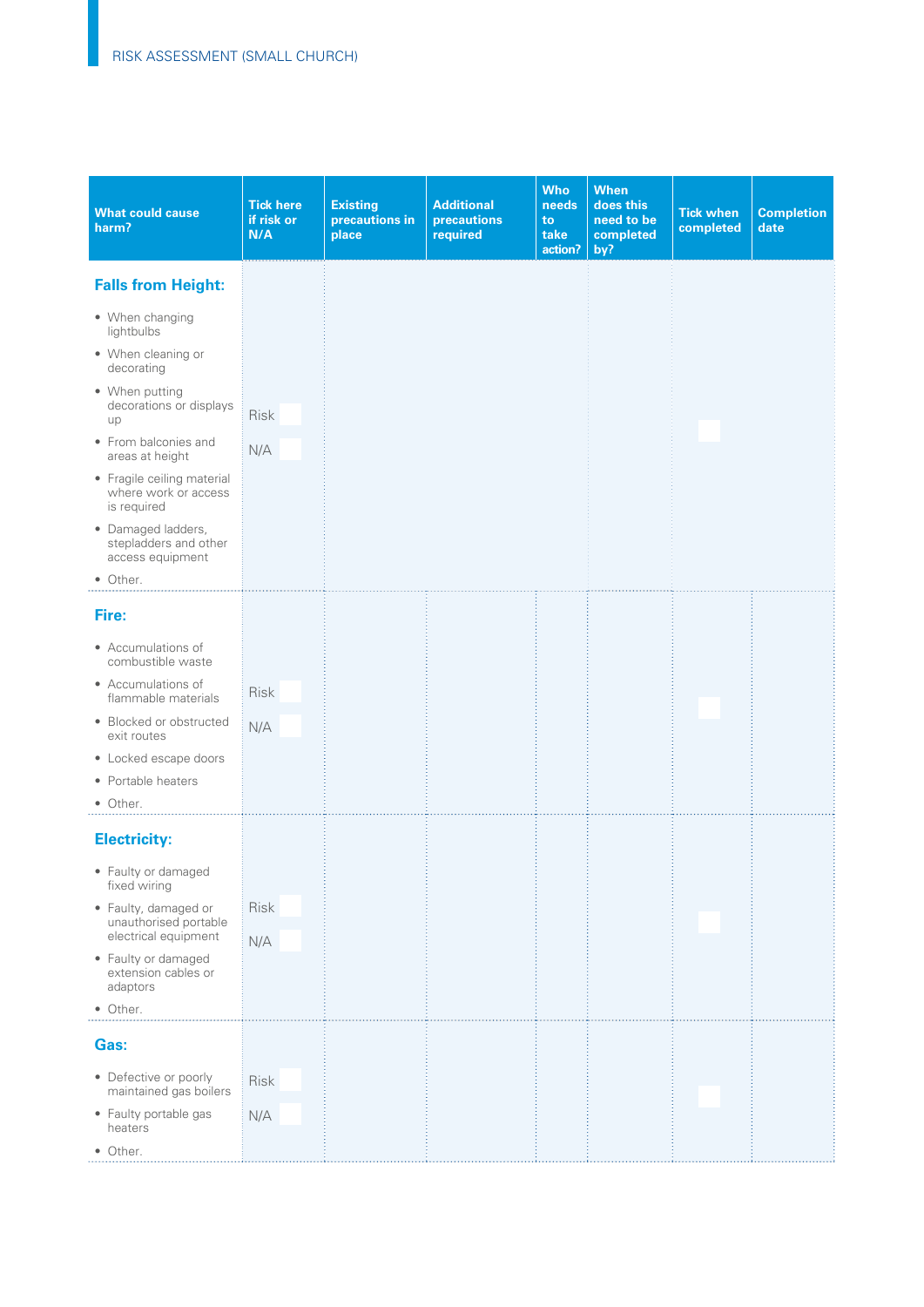| <b>What could cause</b><br>harm?                                                                                           | <b>Tick here</b><br>if risk or<br>N/A | <b>Existing</b><br>precautions in<br>place | <b>Additional</b><br>precautions<br>required | <b>Who</b><br>needs<br>to<br>take<br>action? | <b>When</b><br>does this<br>need to be<br>completed<br>by? | <b>Tick when</b><br>completed | <b>Completion</b><br>date |
|----------------------------------------------------------------------------------------------------------------------------|---------------------------------------|--------------------------------------------|----------------------------------------------|----------------------------------------------|------------------------------------------------------------|-------------------------------|---------------------------|
| <b>Food Preparation:</b>                                                                                                   |                                       |                                            |                                              |                                              |                                                            |                               |                           |
| • Defective cooking<br>equipment<br>• Unsecured or poorly                                                                  | <b>Risk</b>                           |                                            |                                              |                                              |                                                            |                               |                           |
| positioned hot water<br>boilers                                                                                            | N/A                                   |                                            |                                              |                                              |                                                            |                               |                           |
| • Unclean food<br>preparation areas                                                                                        |                                       |                                            |                                              |                                              |                                                            |                               |                           |
| • Inadequate washing<br>facilities                                                                                         |                                       |                                            |                                              |                                              |                                                            |                               |                           |
| • Other.                                                                                                                   |                                       |                                            |                                              |                                              |                                                            |                               |                           |
| <b>Asbestos:</b>                                                                                                           |                                       |                                            |                                              |                                              |                                                            |                               |                           |
| • In insulation, lagging or<br>fire protection                                                                             | Risk                                  |                                            |                                              |                                              |                                                            |                               |                           |
| • In wall and roof linings                                                                                                 | N/A                                   |                                            |                                              |                                              |                                                            |                               |                           |
| • In organ blowers<br>• In motor housings                                                                                  |                                       |                                            |                                              |                                              |                                                            |                               |                           |
| • Other.                                                                                                                   |                                       |                                            |                                              |                                              |                                                            |                               |                           |
| <b>Glazing:</b>                                                                                                            |                                       |                                            |                                              |                                              |                                                            |                               |                           |
| • Non-safety glass in<br>doors, partitions or                                                                              | Risk                                  |                                            |                                              |                                              |                                                            |                               |                           |
| floors<br>• Other.                                                                                                         | N/A                                   |                                            |                                              |                                              |                                                            |                               |                           |
| <b>Hazardous</b><br><b>Substances:</b><br>• Cleaning products (for<br>example, polish, drain<br>cleaner, etc.)<br>• Other. | <b>Risk</b><br>N/A                    |                                            |                                              |                                              |                                                            |                               |                           |
| <b>Manual Handling</b><br>(Lifting or<br><b>Carrying</b> ):                                                                |                                       |                                            |                                              |                                              |                                                            |                               |                           |
| · Bulky or unwieldy<br>furniture (for example,<br>chairs)                                                                  | Risk                                  |                                            |                                              |                                              |                                                            |                               |                           |
| • Heavy audio-visual<br>computer equipment                                                                                 | N/A                                   |                                            |                                              |                                              |                                                            |                               |                           |
| • General rubbish that<br>may include breakages<br>(for example, glass)                                                    |                                       |                                            |                                              |                                              |                                                            |                               |                           |
| • Other.                                                                                                                   |                                       |                                            |                                              |                                              |                                                            |                               |                           |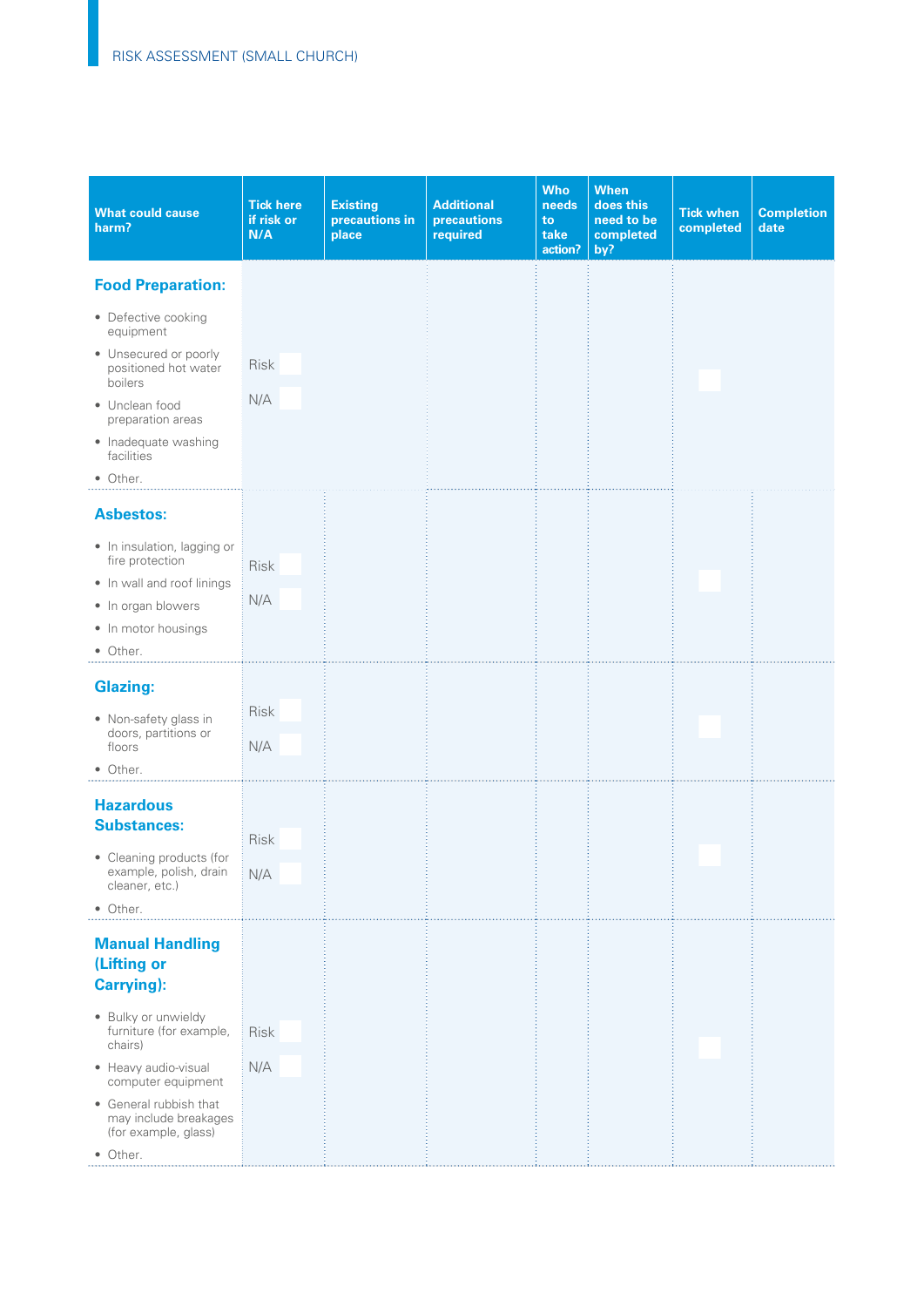| <b>What could cause</b><br>harm? | <b>Tick here</b><br>if risk or<br>N/A | <b>Existing</b><br>precautions in<br>place | <b>Additional</b><br>precautions<br>required | <b>Who</b><br>needs<br>to<br>take<br>action? | <b>When</b><br>does this<br>need to be<br>completed<br>by? | <b>Tick when</b><br>completed | <b>Completion</b><br>date |
|----------------------------------|---------------------------------------|--------------------------------------------|----------------------------------------------|----------------------------------------------|------------------------------------------------------------|-------------------------------|---------------------------|
| Other:                           |                                       |                                            |                                              |                                              |                                                            |                               |                           |
|                                  | Risk<br>N/A                           |                                            |                                              |                                              |                                                            |                               |                           |
| Other:                           |                                       |                                            |                                              |                                              |                                                            |                               |                           |
|                                  | Risk<br>$\mathsf{N}/\mathsf{A}$       |                                            |                                              |                                              |                                                            |                               |                           |
| Other:                           |                                       |                                            |                                              |                                              |                                                            |                               |                           |
|                                  | Risk<br>N/A                           |                                            |                                              |                                              |                                                            |                               |                           |
|                                  |                                       |                                            |                                              |                                              |                                                            |                               |                           |